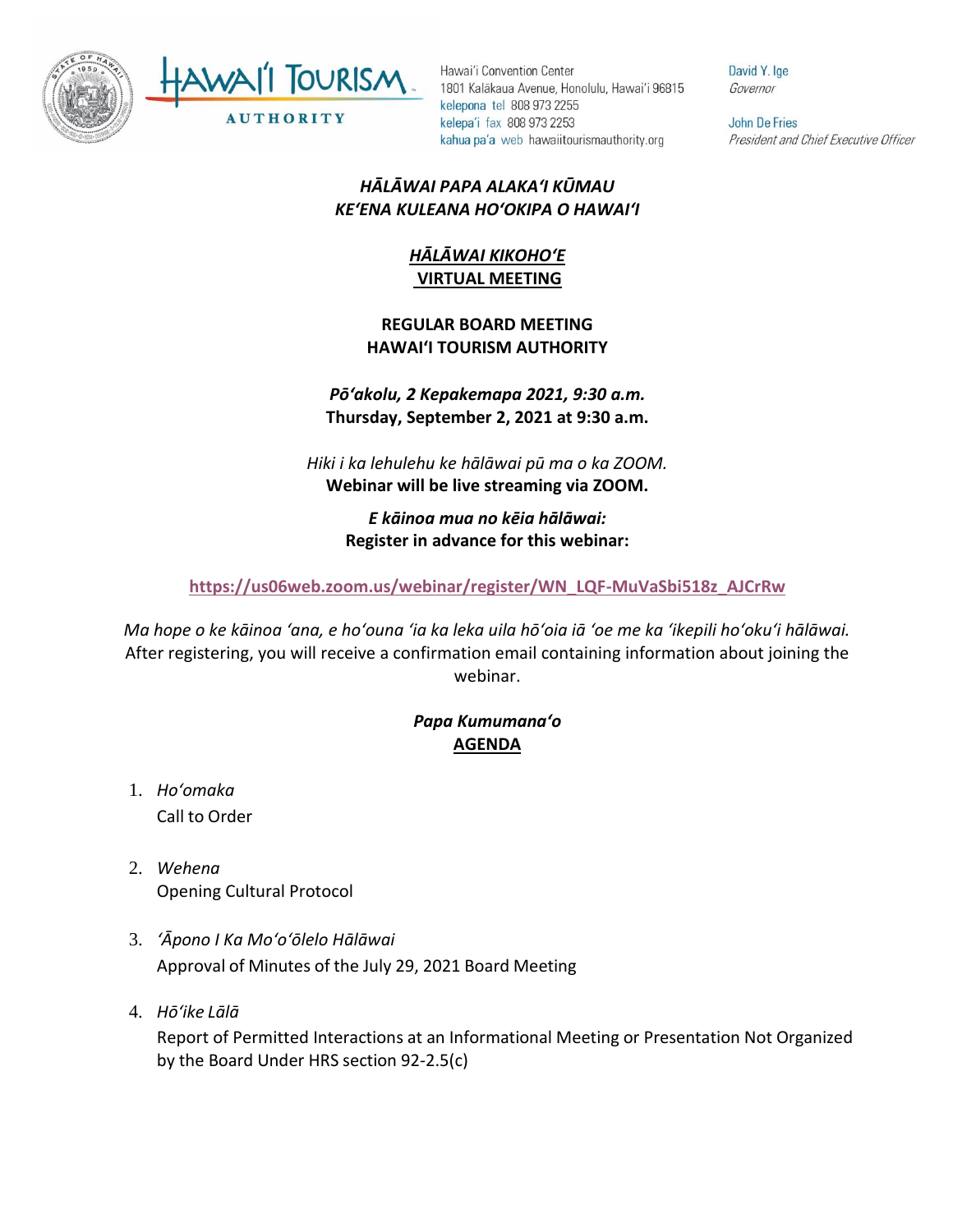

Hawai'i Convention Center 1801 Kalākaua Avenue, Honolulu, Hawai'i 96815 kelepona tel 808 973 2255 kelepa'i fax 808 973 2253 kahua pa'a web hawaiitourismauthority.org

David Y. Ige Governor

**John De Fries** President and Chief Executive Officer

- 5. *Hōʻike, Kūkākūkā A Hoʻoholo No Nā Moʻokālā*  Presentation, Discussion and Action on HTA's Financial Report for July 2021
- 6. *Hōʻike, Kūkākūkā A Hoʻoholo No Ka Moʻokālā Kikowaena Hālāwai O Hawaiʻi* Presentation, Discussion and Action on the Hawaiʻi Convention Center FY2022 Budget
- 7. *Hōʻike A Ka Luna Hoʻokele* Report of the Chief Executive Officer/Chief Administrative Officer/Chief Brand Officer Relating to Staff's Implementation of HTA's Programs During July 2021
- 8. *Hōʻike No Ko HTA Hoʻokō I Ka Papahana Hoʻokele Huliau* Update on HTA's Implementation of Change Management Plan
- 9. *Hōʻike A Kūkākūkā No Ka Hoʻokō I Nā Papahana Mālama ʻĀina Hoʻokipa* Update and Discussion on the Implementation and Reporting of the Destination Management Action Plans to the Board
- 10. *Hōʻike ʻIkepili Noiʻi ʻOihana Hoʻomākaʻikaʻi* Presentation and Discussion of Current Market Insights and Conditions in Hawai'i and Key Major Hawai'i Tourism Markets
- 11. *Hōʻike A Ke Kōmike Hokona Kūmau No Ke Kūkākūkā A Hoʻoholo* Report of the *Marketing Standing Committee* with the Committee's Recommendations to Approve the Amended Brand Management Plans for Hawaiʻi Tourism Korea, Hawaiʻi Tourism Oceania, Hawaiʻi Tourism Canada, Hawaiʻi Tourism Japan and Hawaiʻi Tourism United States
- 12. *Hōʻike, Kūkākūkā A Hoʻoholo No Nā Hale Hoʻolimalima Pōkole Ma Oʻahu* Presentation, Discussion and Action on HTA's Position Relating to the Draft Bill for an Ordinance Relating to Transient Accommodations and Short-Term Rentals on Oʻahu. Presentation by and Discussion with *Mr. Dean Uchida*, Director of Planning and Permitting for the City & County of Honolulu
- 13. *Kūkākūkā A Hoʻoulu I Nā Kaʻakālai Hoʻomōhala Hou\*\*\** Discuss and Develop Potential Strategies for Tourism Recovery Messaging**\*\*\***
- 14. *Panina* Closing Cultural Protocol
- 15. *Ho'oku'u* Adjournment